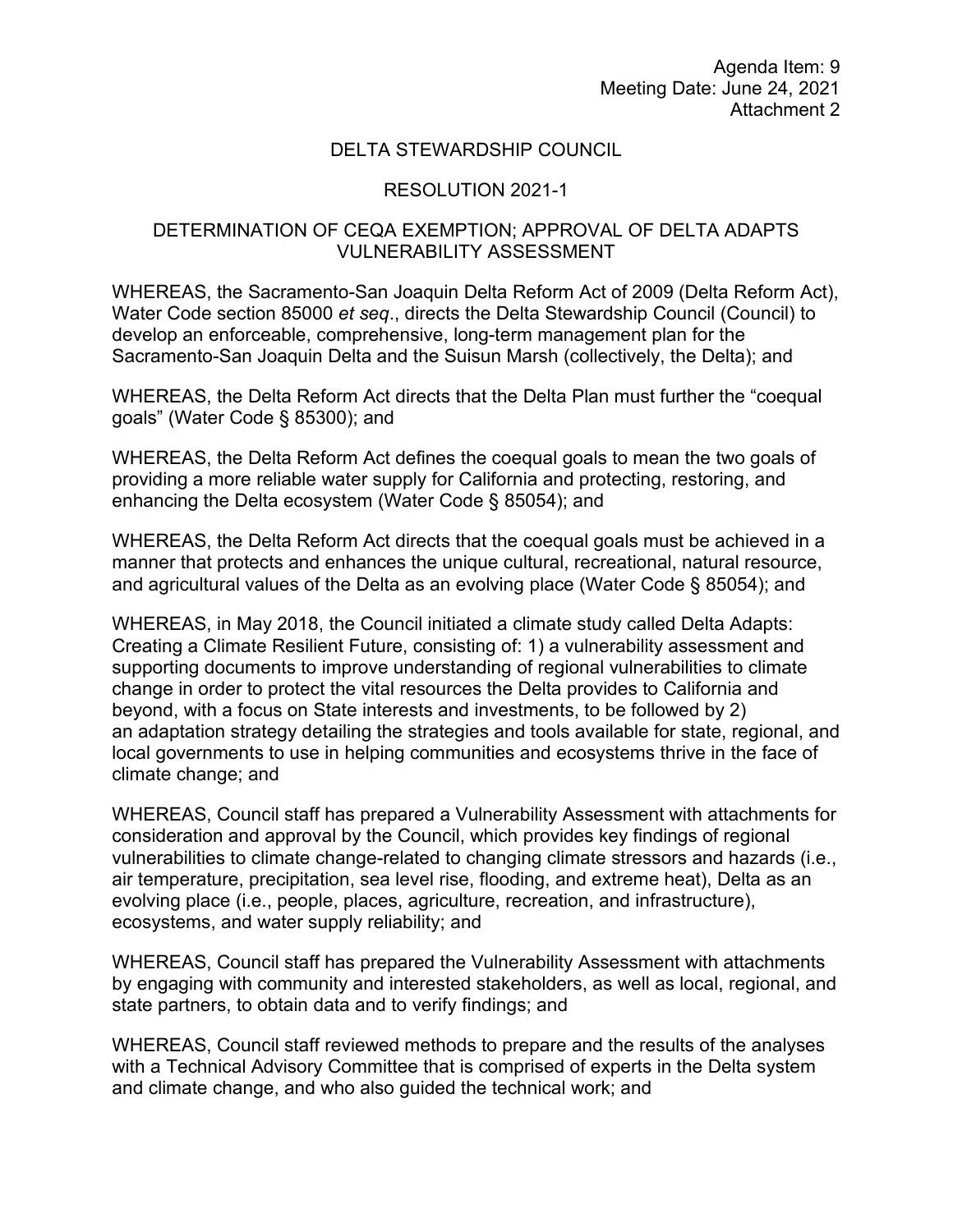WHEREAS, pursuant to the provisions of the California Environmental Quality Act (CEQA), Public Resources Code section 21000 *et seq*. and the Guidelines for 14, section 15000 *et seq*., Council staff has independently determined that the Vulnerability Assessment with attachments are exempt from CEQA environmental Implementation of CEQA (State CEQA Guidelines), California Code of Regulations, title review pursuant to the following statutory and categorical exemptions:

- 1. categorical exemption in State CEQA Guidelines section 15306 (Information Collection) which "consists of basic data collection, research, experimental information gathering purposes, or as part of a study leading to an action which a management, and resource evaluation activities which do not result in a serious or major disturbance to an environmental resource; these may be strictly for public agency has not yet approved, adopted or funded," (CEQA Guidelines section 15306.); the Vulnerability Assessment with attachments is a study that may lead to an action that the Council has not yet approved, adopted, or funded; it has involved data collection and research in the form of consulting with other public agencies, public input, and the input of a Technical Advisory Committee; none of these activities involved or resulted in a disturbance to environmental resources and the Vulnerability Assessment with attachments is exempt from CEQA under CEQA Guidelines Section 15306; and
- which the agency . . . has not yet approved, adopted, or funded does not require Assessment with attachments are exempt from CEQA because it involves only planning study) that the Council has not yet approved, adopted, or funded; it will 2. statutory exemption in Public Resources Code section 21102 and State CEQA Guidelines section 15262 (Feasibility and Planning studies) which applies to projects "involving only feasibility or planning studies for possible future actions the preparation of an EIR or negative declaration but does require consideration of environmental factors," (CEQA Guidelines section 15262.); the Vulnerability evaluations of scientific climate change information and may lead to recommendations for possible future planning actions (it is the first step in a not have a legally binding effect on later activities and will not have a significant effect, or any physical effect, on the environment; because this is only the first step of a planning study, there are no environmental factors to consider; and
- Assessment will not have a significant effect, or any physical effect, on the 3. the "common sense exemption" in State CEQA Guidelines section 15161(b)(3), which states "the general rule that CEQA applies only to projects which have a potential for causing a significant effect on the environment. Where it can be seen with a certainty that there is no possibility that the activity in question may have a significant effect on the environment, the activity will not be subject to CEQA," the Vulnerability Assessment with attachments are exempt from CEQA because it consists of an evaluation of the best available scientific information concerning climate change impacts and vulnerabilities in the Delta and makes findings regarding existing and future climate vulnerabilities in the Delta; as the Vulnerability Assessment involves only the study of evaluations and recommendations for possible future planning actions, the Vulnerability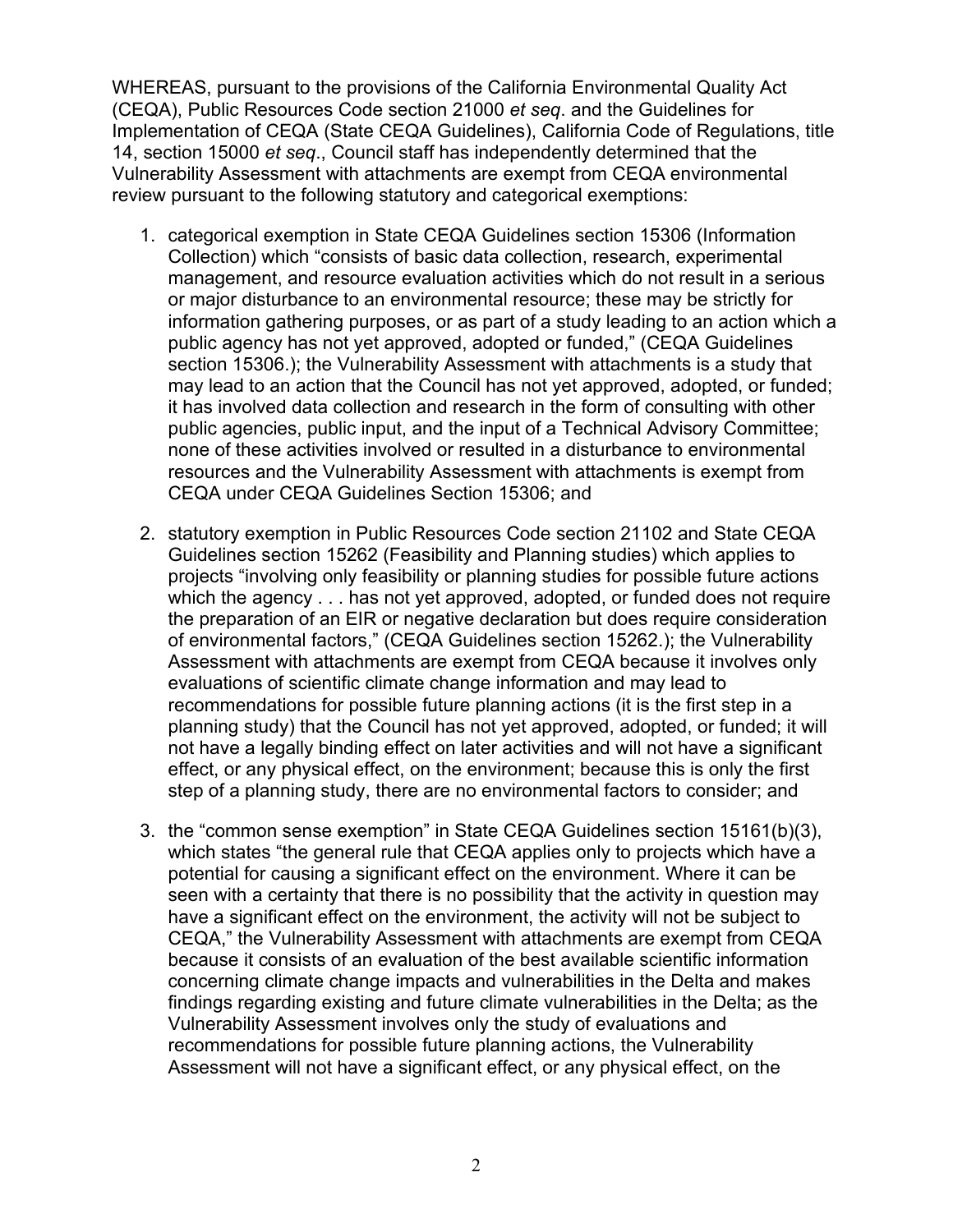environment and is exempt from CEQA under CEQA Guidelines Section 15161(b)(3); and

WHEREAS, the Council has independently reviewed and considered the basis for the statutory and categorical exemptions prior to taking any approval action on the Vulnerability Assessment with attachments, and exercised its independent judgment based on the entire record before it, to determine if the project is exempt from CEQA.

NOW, THEREFORE, BE IT RESOLVED BY THE DELTA STEWARDSHIP COUNCIL THAT:

- 1. The Council hereby finds the foregoing recitals to be true and correct and incorporates them herein.
- 2. The Council has exercised its independent judgment, based on the entire record before it, and determines that the Vulnerability Assessment with attachments is exempt from CEQA pursuant to Public Resources Code section 21102 and State CEQA Guidelines sections 15061(b)(3), 15262, and 15306.
- 3. The Council approves the Vulnerability Assessment with attachments.
- 4. The Council authorizes and directs the Executive Officer, or her delegee, to Vulnerability Assessment that are identified at the June 24, 2021 meeting. incorporate any errata and any other non-substantive, technical changes in the
- 5. The Council authorizes and directs the Executive Officer, or her delegee, to take filing of Notice of Exemption pursuant to CEQA and related actions. such steps as are necessary to affect the intent of this resolution, including the

## **CERTIFICATION**

On a motion by Councilmember \_\_\_\_\_\_\_\_\_\_\_, seconded by Councilmember \_\_\_\_\_\_\_\_\_\_, and a vote of the Council, the foregoing resolution was passed and adopted by the Delta Stewardship Council by the following vote at a regular meeting of the Delta Stewardship Council on June 24, 2021.

| Tatayon   |  |
|-----------|--|
| Damrell   |  |
| Madueño   |  |
| Mehranian |  |
| Nottoli   |  |
| Smith     |  |
| Zingale   |  |
|           |  |